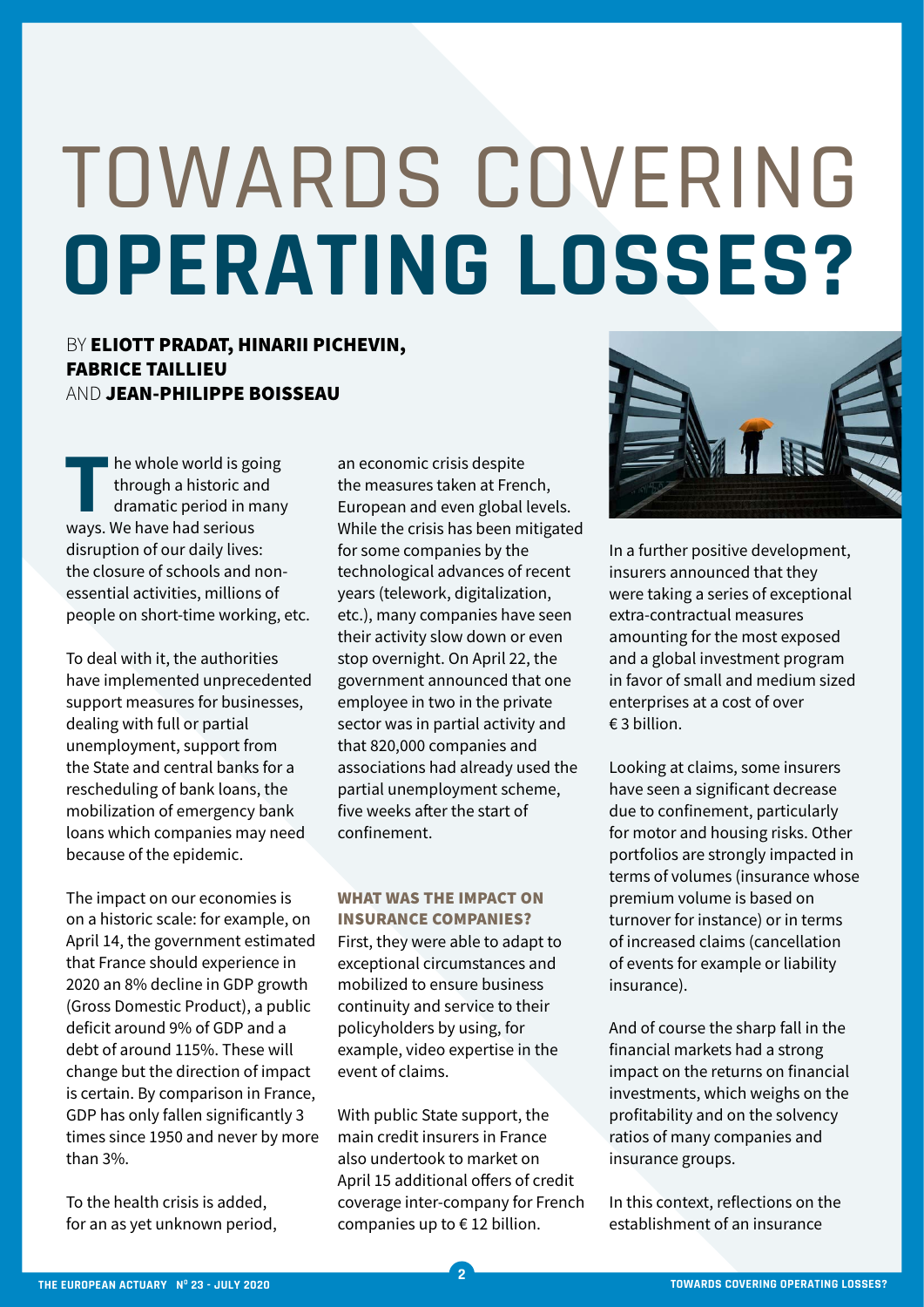scheme covering operating losses have started within the profession.

### INSURANCE FOR OPERATING LOSSES IN EVENT OF CATASTROPHE

When the company (or professional) is faced with a claim due to material damage, business interruption insurance makes it possible to offset the effects of the reduction in turnover. The compensation paid is thus intended to put the company back in the financial position that would have been if the disaster had not occurred.

On the other hand, operating losses following immaterial damage (breakdown of the energy network, strikes, etc.) are, for the most part, not covered and the current health crisis generally falls within the scope of the contractual exclusions.

In these times of crisis, insurers are often under pressure from **(prevention)** public opinion and the political world. In the United States, for example, some States plan to require insurers to pay for part of the operating losses resulting from confinement. In Germany, Bavaria **Extra probe in a series an agreement to cover** 10 to 15% of operating losses for a **INSURGE PROPERTIES IN EXERCITE PROPERTY.** Properlies period of 30 days. In this context,  $\overline{R}$  some insurers are worried about being obliged to retroactively **EXTRA PREMIUM « NAT CATE STAN PREMIUM SOME SOME STAN SPACE »** drought, the collected premiums.  $\mathbb{R}$  comment of  $\mathbb{R}$ 

**CCR (State Reinsurance)**

Extra premium payment of 12% of the home insurance premium and 6% of

Unlimited State guarantee

In recent decades, public policies have effectively been implemented in many areas, for influenza vaccination for example, for better management of the risks of natural disasters as well. Risk prevention plans (natural, technological, etc.) **insurance contracts**

**FRENCH INSURANCE MECHANISM FOR NATURAL DISASTERS** 







**3**

**€ X bn.**reserves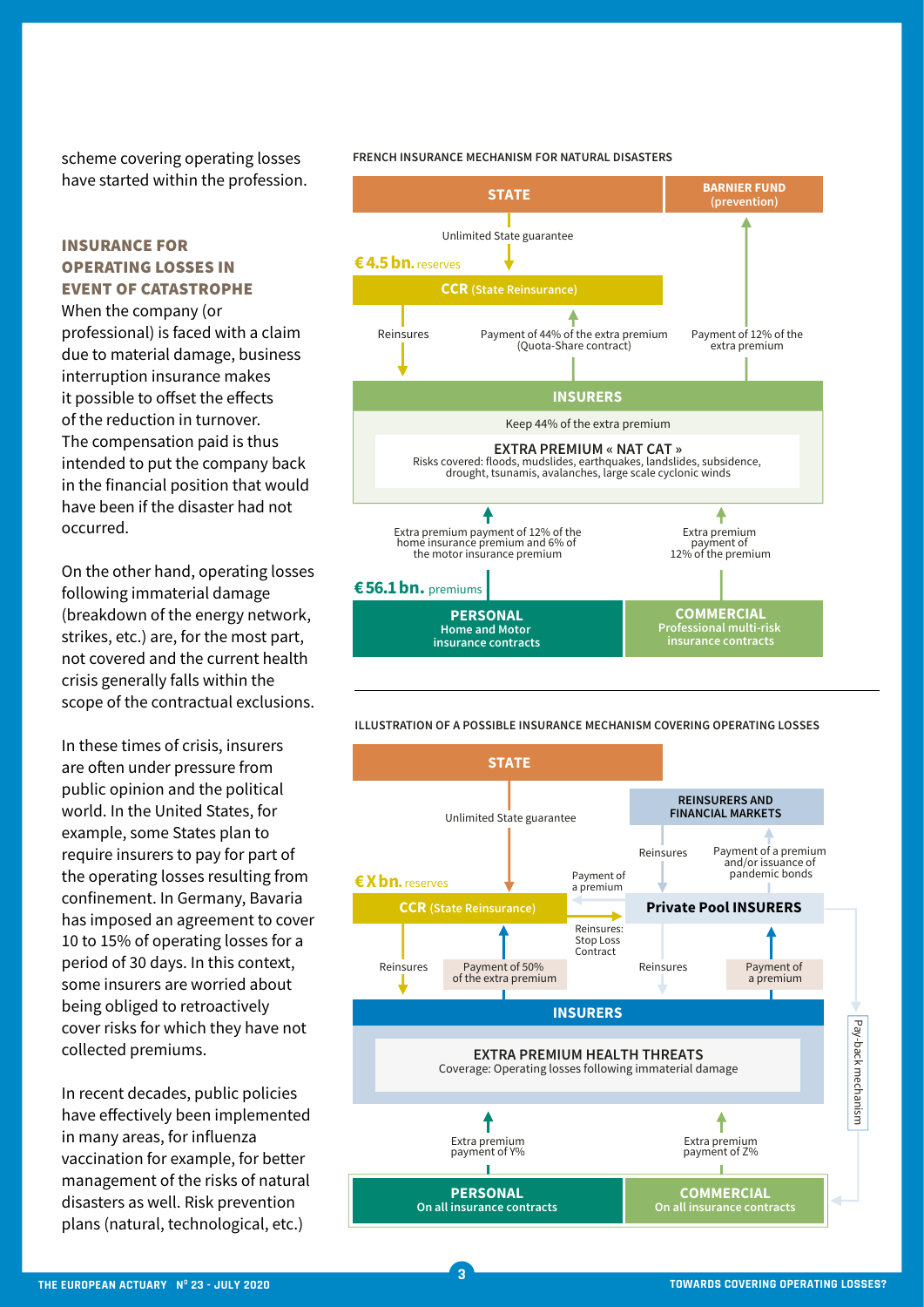have been defined to try to prevent the unpredictable.

In the debate that is opening today on a widening of the coverage of operating losses, it will also be necessary to provide the preventative arm.

Regarding the establishment of coverage for operating losses following an epidemic, France, like other countries, has had strong experience in building such mechanisms in recent decades.

In 1982, following catastrophic floods during the winter of 1981, the compensation plan for natural disasters was created in order to respond to a lack of cover for natural risks in France.

Reformed several times since, this mechanism is based on several principles, among which: generalized cover for all natural hazards not covered by conventional insurance contracts, a single premium rate (set by the State), solidarity between territories, rules which define the triggering of the mechanism and an unlimited State guarantee in the event of exceptional claims.

In 2002, following the terrorist attacks of 2001, a system of insurance and reinsurance (Gareat) was created in France in order to address the shortfall in cover of the risks of damage to property related to the terrorism. Above a certain threshold of insured capital (currently set at  $\epsilon$  20 million), insurers must join this structure. For this so-called '*Large Risks*' section, beyond a first line of co-insurance up to € 500 million, Gareat places an Annual Aggregate Excess of Loss reinsurance program

up to a certain level ( $\epsilon$  2,600 million in 2018), supplemented by unlimited coverage with a State guarantee. In the UK, a similar system for insuring terrorist risks was introduced in the 1990s following a spate of large losses, some of which were uninsured.

These mechanisms have specificities linked to the nature of the risks covered, but have many common points, in particular: a compulsory nature, the principle of national solidarity, rates of extra premium, the principle of the intervention of CCR ('*Caisse Centrale de Réassurance*'), whollyowned by the French State, and the unlimited State guarantee.

An emergency bill to create insurance for risks linked to serious health crises was tabled in the Senate on March 27 by Catherine Dumas and 70 other senators. It proposes to build a risk insurance scheme linked to serious health threats, along the lines of natural disaster risk insurance, to insure the economic world against future epidemics.

While there may be similarities in the structuring of the insurance scheme with the other schemes in force, the fact remains that fundamental differences remain. There are still questions about the scope and limits of coverage for health crises.

The bill defines health disasters as follows:

• 'The effects of serious health threats are considered to be operating losses which had as a decisive reason the restrictions or prohibitions on travel and meetings or the closings or restrictions on the opening

**4**

of establishments decreed in order to prevent and limit the consequences of these health threats',

• 'The status of serious health threat is noted by ministerial decree which determines the zones and the periods when the serious health threat led to prescribe measures.'

If the consequences of confinement on the loss of operations are direct, postconfinement consequences are also to be expected, differentiated by sector of activity.

### WHAT BASIS FOR FINANCING THE SYSTEM?

Given the potential amounts linked to operating losses, the question of the base to which a premium would be applied arises. The explanatory memorandum to the bill specifies that, as in the case of natural disaster risk insurance, the scheme insurance for risks linked to serious health threats would be financed by an additional contribution.

The scheme of the future regime remains to be drawn: will it be carried by CCR, which would have the ultimate recourse of the State guarantee, by a pool system of (re) insurers, or a combination of the two?

The future mechanism may also provide for the repayment of part of the premiums to the State in order to finance preventive measures (similar to the Barnier Fund for major natural risks) and the establishment of a centralized database.

In France, the claims experience relating to the non-motor Natural